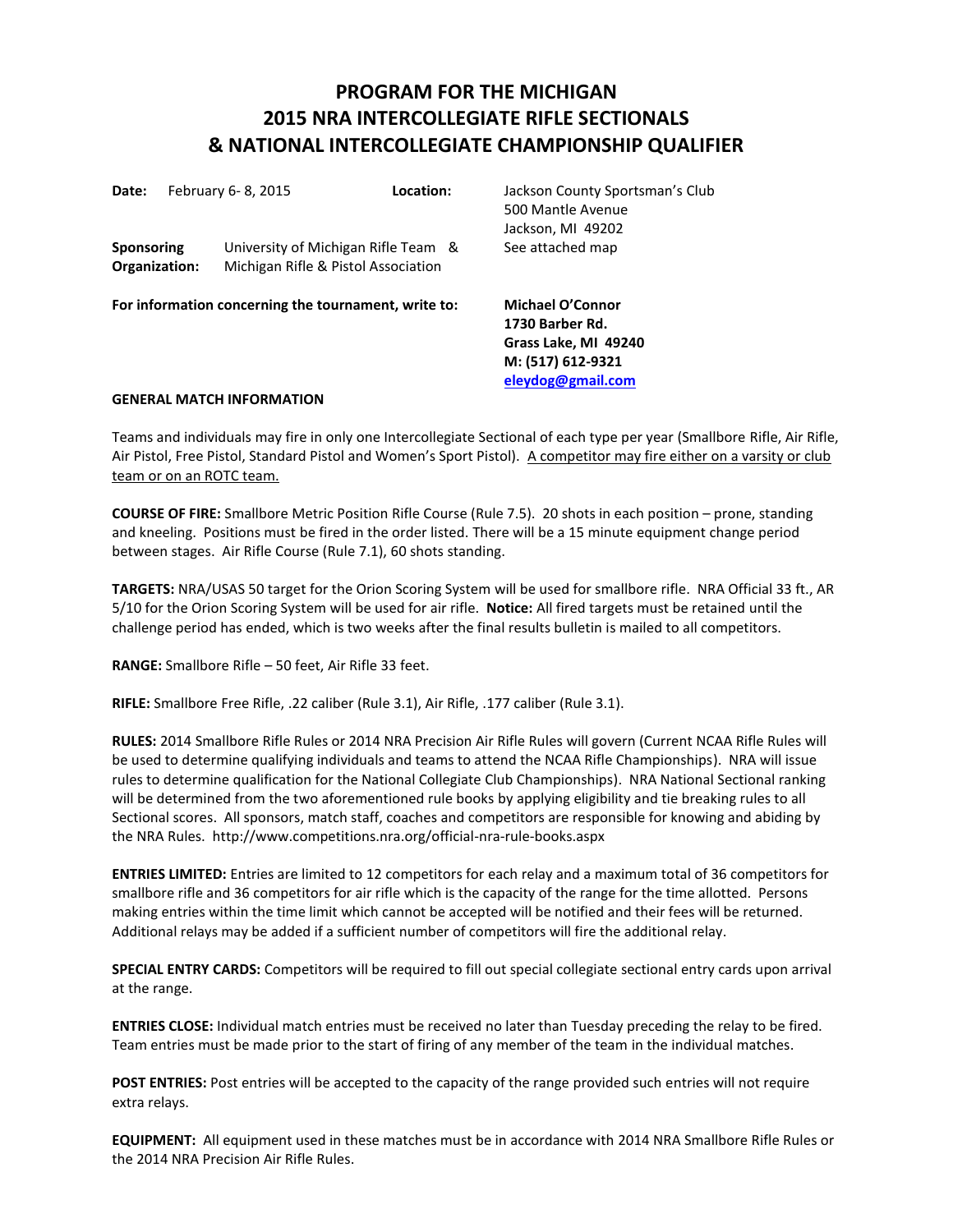**COACHING:** Rule 9.10 & 12.2, forbid coaching on the firing line.

**TIES:** Ties will be broken by the method prescribed in Section 15 of the 2014 NRA Smallbore Rifle Rules or the 2014 NRA Precision Air Rifle Rules for NRA Sectionals awards and ranking for the national bulletin. Note: there has been revision to this section of the rule books.

**CHALLENGES:** Competitors may challenge the value of doubtful shot holes in accordance with procedures detailed in Section 16 of the 2014 NRA Smallbore Rifle Rules or the 2014 NRA Precision Air Rifle Rules. Challenge fee is \$3.00 per match. Since the Orion Scoring System will be used, NO target will be plugged by any competitor. The Orion Scoring System protested shot challenge system will be used for all protested shot values.

**SOUVENIR PINS:** To each firing competitor, team and team captains, and match staff in the Sectional Tournaments, souvenir pins will be awarded to recognize their participation in the NRA Intercollegiate Sectional Championships.

**NATIONAL SECTIONAL BULLETIN**: Each competitor will receive a National Intercollegiate Results bulletin as soon as scores are compiled. The bulletin will list all scores fired in the 2015 NRA Intercollegiate Sectionals. There will be a separate listing of the All-American Teams, results of the NCAA Rifle Championships, NRA College Club Champions, NRA Intercollegiate Pistol Championships and ACUI Shotgun Championships. The ranking of the national scores will become final two weeks after the posted mailing of the official bulletin. All challenges and protests regarding the findings in the official bulletin must be filed with the National Rifle Association before the two weeks have elapsed.

**SIGHTING SHOTS:** Unlimited sighting shots are permitted at any time and will be allowed in all matches and must be taken within the time limit (Rule 9.2).

**SQUADDING:** Will be assigned by the Statistical Office.

**ELIGIBILITY:** NRA Rule 2.8 applies. Intercollegiate Sectional matches are open to individuals and teams whose members represent any one college, junior college or university, provided each member is eligible for participation in intercollegiate competition under the rules of the institution. **For purposes of NRA Intercollegiate Sectionals/Nationals ONLY: a collegian may compete for a maximum of four years during their undergraduate career. Collegians must be full-time during the semester in which they compete. If a collegian goes to graduate school directly after graduation from undergraduate school, and has one or more years of eligibility left, the graduate student may compete (and complete their four years of eligibility) in their first year of graduate school.**

No student may fire in more than one Intercollegiate Sectional Match for the same type in one calendar year and no student may compete in the Intercollegiate Sectional Program for more than four separate calendar years.

Students enrolled at any of the United States service academies may not compete in the ROTC category in this program.

Only NRA members are eligible for NRA National Records.

In order for scores from a Sectional to be recognized for NRA Sectional Awards there must be teams and individuals entered in the Sectional concerned from at least two eligible institutions.

# **MATCH SCHEDULE:**

**Smallbore Rifle Individual:** There will be a 5 minute target change period and 15 minute equipment change period between stages

| MATCH 1: | Stage $1 - 20$ shots prone    | 20 minutes (including sighting shots) |
|----------|-------------------------------|---------------------------------------|
|          | Stage $2 - 20$ shots standing | 40 minutes (including sighting shots) |
|          | Stage $3 - 20$ shots kneeling | 30 minutes (including sighting shots) |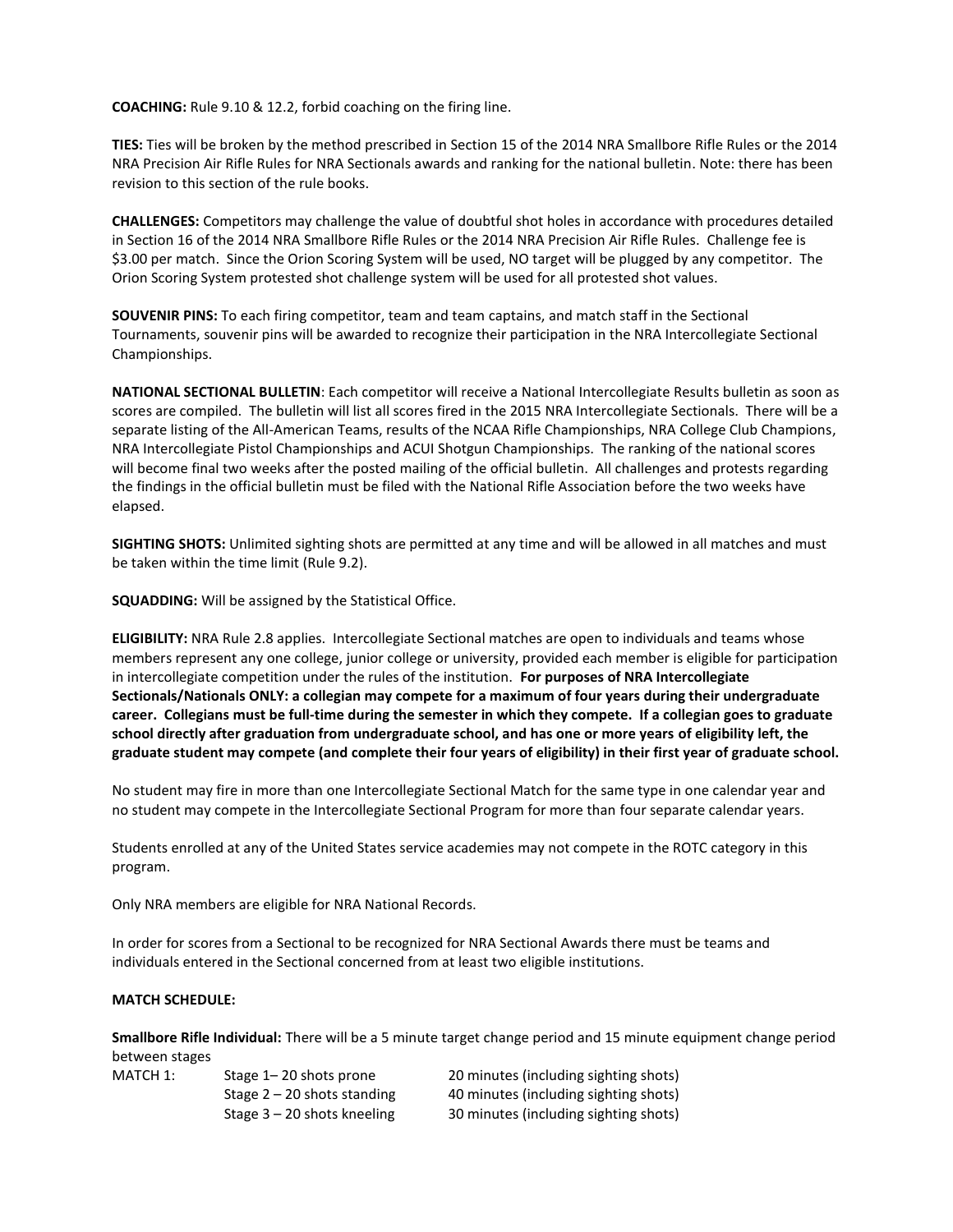#### **Smallbore Rifle Team:**

MATCH 2: Aggregate of scores fired by team members from Match 1 or separately fired team score. Team members must be designated to the Match Director before the individual match commences.

**Air Rifle Individual:** There will be a 5 minute target change period between stages

| MATCH 3:        | Stage $1 - 20$ shots standing | 40 minutes (including sighting shots) |
|-----------------|-------------------------------|---------------------------------------|
|                 | Stage $2 - 20$ shots standing | 40 minutes (including sighting shots) |
|                 | Stage $3 - 20$ shots standing | 40 minutes (including sighting shots) |
| Air Rifle Team: |                               |                                       |

MATCH 4: Aggregate of scores fired by team members from Match 3 or separately fired team score. Team members must be designated to the Match Director before the individual match commences.

#### **FEES:**

| Smallbore Rifle Individual | \$10.00 per competitor |
|----------------------------|------------------------|
| Smallbore Rifle Team       | $$12.00$ per team      |
| Air Rifle Individual       | \$10.00 per competitor |
| Air Rifle Team             | $$12.00$ per team      |

**TIME OF FIRING:** Firing for each relay will begin at the time and date indicated below (Eastern Standard Time):

| Relay 1 February 6, 2015 | 7:00 p.m. starting time $-$ air rifle $-$ if needed |
|--------------------------|-----------------------------------------------------|
| Relay 2 February 7, 2015 | 8:00 a.m. starting time - smallbore rifle           |
| Relay 3 February 7, 2015 | 11:00 a.m. starting time $-$ air rifle              |
| Relay 4 February 7, 2015 | 1:30 p.m. starting time $-$ smallbore rifle         |
| Relay 5 February 7, 2015 | 4:30 p.m. starting time $-$ air rifle               |
| Relay 6 February 8, 2015 | 12:00 p.m. starting time $-$ smallbore rifle        |
| Relay 7 February 8, 2015 | 3:00 p.m. starting time $-$ air rifle               |

**AWARDS:** The following awards will be provided by the NRA.

**Sectional Individual Awards:** The high scoring competitor at each sectional will receive a Gold Sectional Medallion. The second highest scoring competitor will receive a Silver Sectional Medallion if 7 or more competitors enter. The third highest scoring competitor will receive a Bronze Sectional Medallion if 10 or more competitors enter. The high ROTC individual in every Sectional will receive a medal, providing there are at least 2 ROTC individuals in that category.

**Sectional Team Awards:** The high scoring team at each Sectional Tournament will receive commemorative tankards provided there are 2 or more teams competing.

## **NCAA RIFLE CHAMPIONSHIPS**

The National Collegiate Athletic Association (NCAA) will host the 2015 Intercollegiate Rifle Championships. Certain requirements must be met in order to be eligible to participate in the NCAA Championships.

**Eligibility:** The individual and/or team must represent an NCAA institution, and rifle must be officially recognized as a varsity sport at that institution and must be listed on the form submitted to NCAA. NCAA eligibility rules will be used for the Championships.

**Rules:** The current NCAA Rifle Rules will govern NCAA certified competitions and the NCAA Rifle Championships. Copies of the NCAA Rifle Rule Book are available by calling 888-388-9748, or you can download them from the NCAA website, http://www.ncaa.com/

**Invitations:** Invitations to the 2015 NCAA Rifle Championships will be extended from NCAA to teams and individuals.

**Awards:** The NCAA will provide trophies for the top individuals and teams in each event. The NCAA will also provide trophies for the combined team aggregates to name the top four teams in the NCAA Rifle Championships.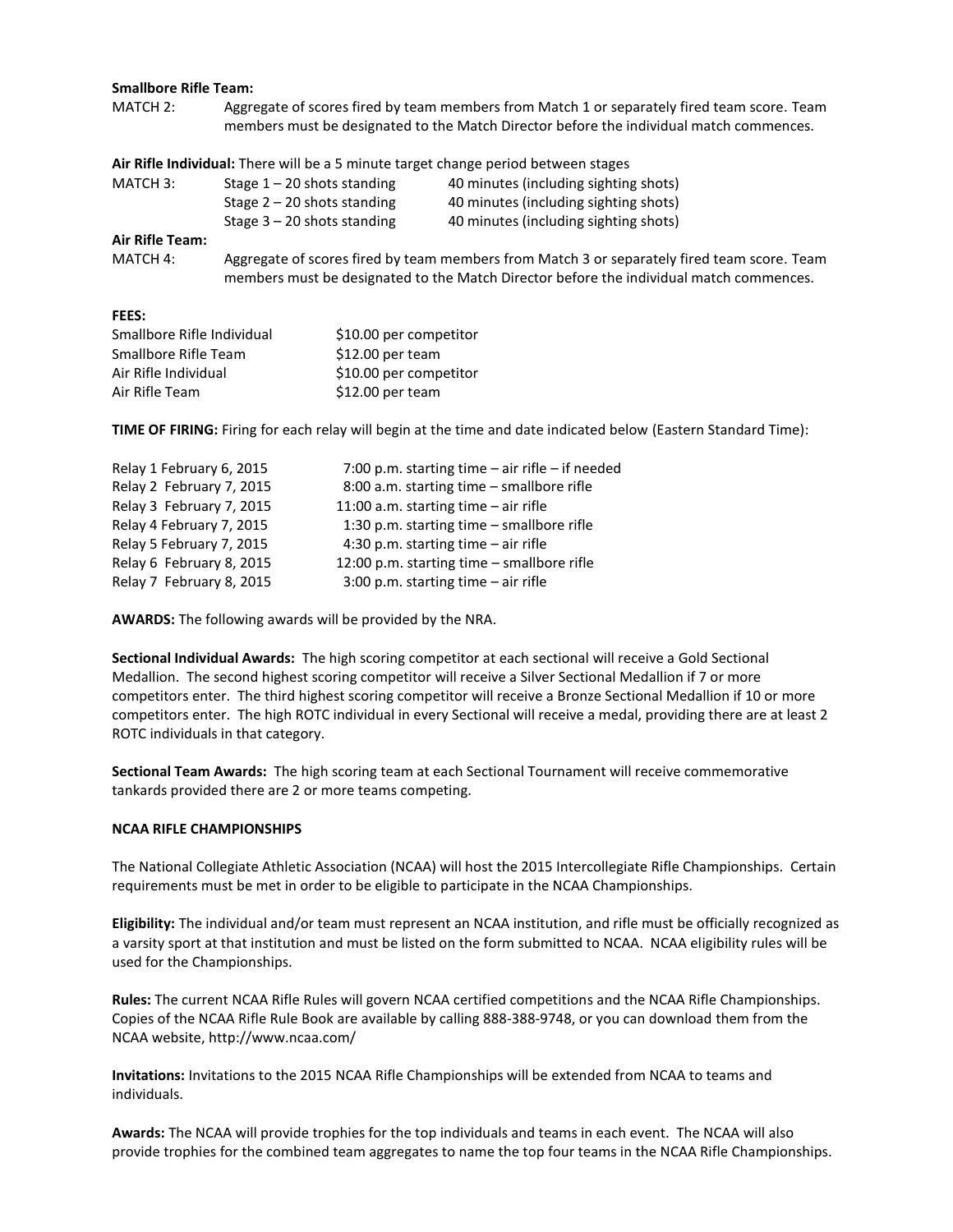## **NRA INTERCOLLEGIATE RIFLE CLUB CHAMPIONSHIPS**

The National Rifle Association will host the 2015 Intercollegiate Club Rifle Championships at the U.S. Army Marksmanship Unit's Pool Range Complex at Fort Benning Military Base, Columbus, GA on March 20-22, 2015.

**Eligibility:** Qualifying teams and individuals will be selected based on scores fired in the 2015 NRA Intercollegiate Rifle Sectionals.

**Rules:** NRA Smallbore Rifle Rules and NRA Precision Air rifle Rules will govern the 2015 NRA Intercollegiate Rifle Club Championships.

**Invitations:** The teams and individuals who fire the minimum qualifying score in each event in the 2015 NRA Intercollegiate Rifle Sectionals are invited to compete in the 2015 NRA Intercollegiate Rifle Club Championships. Only one team per institution per event may qualify to compete. Once the teams are selected the same team members who fired in the sectional do not have to compete on the team in the Championships. Any shooter from that school, who fired in an Intercollegiate Rifle Sectional, may fire as a team member at the Championship. Team alternates must be listed prior to competition, (Rule 12.4). If selected teams are unable to attend, invitations may be passed down until all slots are filled.

**Awards:** The 2015 National Individual and Team Championships will be named in Smallbore Rifle and Air Rifle from the scores fired at the NRA Intercollegiate Rifle Club Championships. Neck medallions will be presented to the top three individuals in each event. The top three teams in Smallbore Rifle and Air Rifle will receive a team plaque and four medallions. Team aggregate plaques will be awarded to first, second and third place aggregate teams in Smallbore Rifle and Air Rifle. Category medals may be presented if enough participants compete.

NRA Collegiate Club All Star teams for smallbore and for air rifle will be determined based on the combined individual scores from the 2015 Intercollegiate Sectional and the 2015 Intercollegiate Rifle Club Championships.



Please visit the NRA Competitions website for collegiate shooting for more information.

Directions: Exit I-94 at US-127 S. Proceed south to the first exit (Michigan Avenue) exit at Michigan Avenue and turn right (west) on Michigan Avenue. Continue past the Meijers Store until you reach Dettman Road (approx 1/2 mile). Turn right (north) on Dettman Rd and in a short distance turn left on Key St. Follow Key St until it ends at Mantle Avenue. Turn right on Mantle which ends into the Club parking lot. **Please contact J. Michael O'Connor for motel recommendations.**